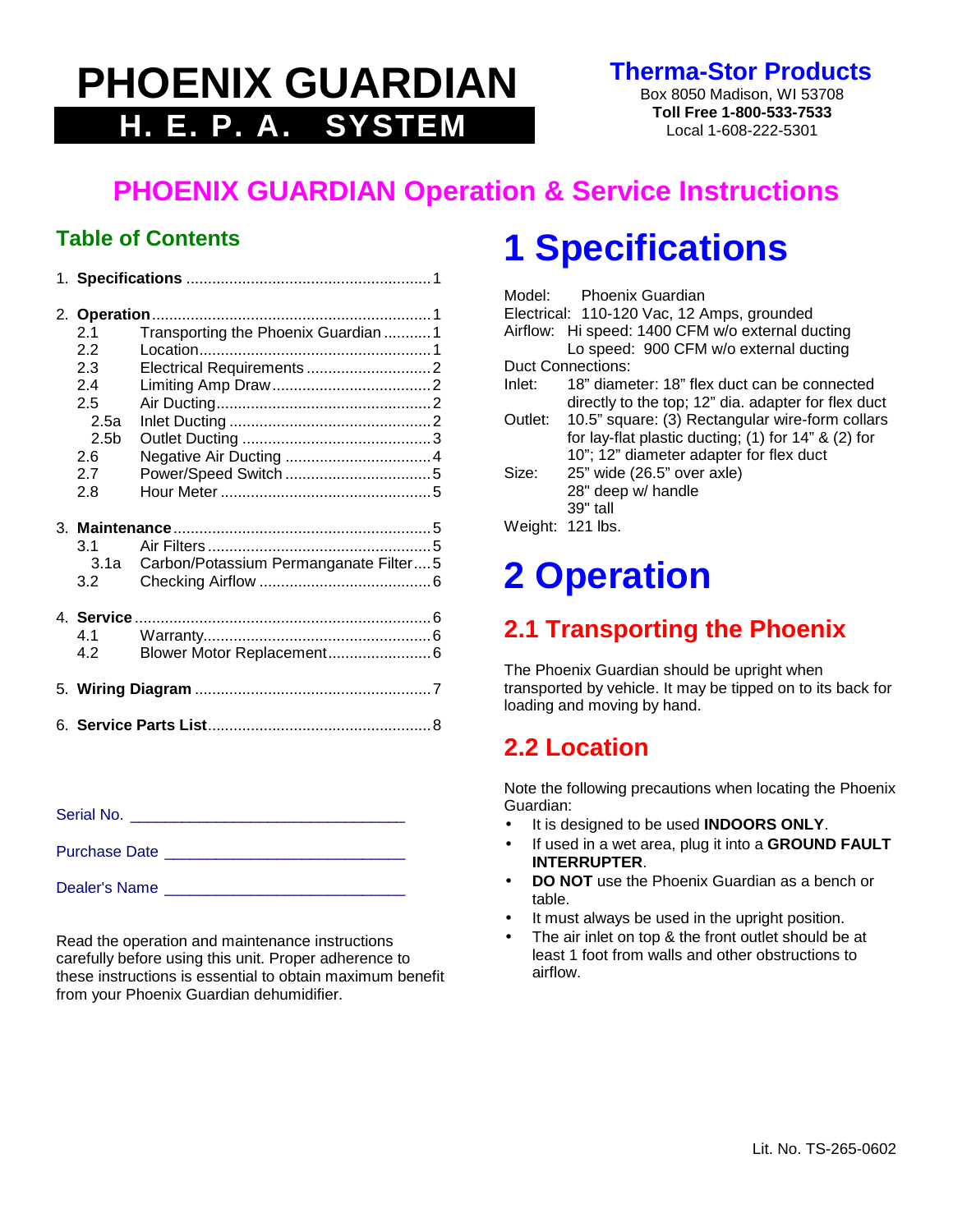### **2.3 Electrical Requirements**

The Phoenix Guardian can be plugged into a grounded 15 Amp circuit. It draws12 Amps or less with clean filters and no ducting (if less amperage is available, see Section 2.4). Due to the high percentage of a 15 Amp circuit's capacity that the unit uses, the circuit should be dedicated to running the Phoenix Guardian only. Amp draw decreases as filters get dirty and ducting is added.

**CAUTION:** The unit must always be operated with all three filters and the top in place. Operating it with one or more filters missing, the top off, and/or inferior filters will cause the amperage to increase and the motor to overload.

If an extension cord is required, it must have a minimum of 12 gauge conductors if 25 feet long or less and 10 gauge conductors if greater than 25 feet long.

#### **2.4 Limiting Amp Draw**

In certain conditions, allowing the unit to draw its normal 10 to 12 Amps may be undesirable. Limited amperage available may be needed to run other equipment. In such conditions, amp draw can be reduced by restricting the airflow at the inlet with the unit running on either speed. The 18" diameter inlet grid can be restricted by partially covering it with anything convenient and stiff enough to maintain its shape (cardboard, sheet metal, plywood) The negative air pressure at the inlet will help hold the restrictor in place.

#### **2.5 Air Ducting**

#### **2.5a Inlet Ducting**

Occasionally the area to be filtered is difficult to access and/or the unit cannot be located in the area. In such cases, the air can be ducted to the unit's inlet.

A round 18" diameter flex duct can be attached to the unit inlet on top. It connects by hooking the spiral wire of the flex duct under the four tabs inside the perimeter of the inlet opening; see figures 1, 2 and 3.

Flexible 18" ducting is available from Therma-Stor Products.



**Figure 1**



**Figure 2**



**Figure 3**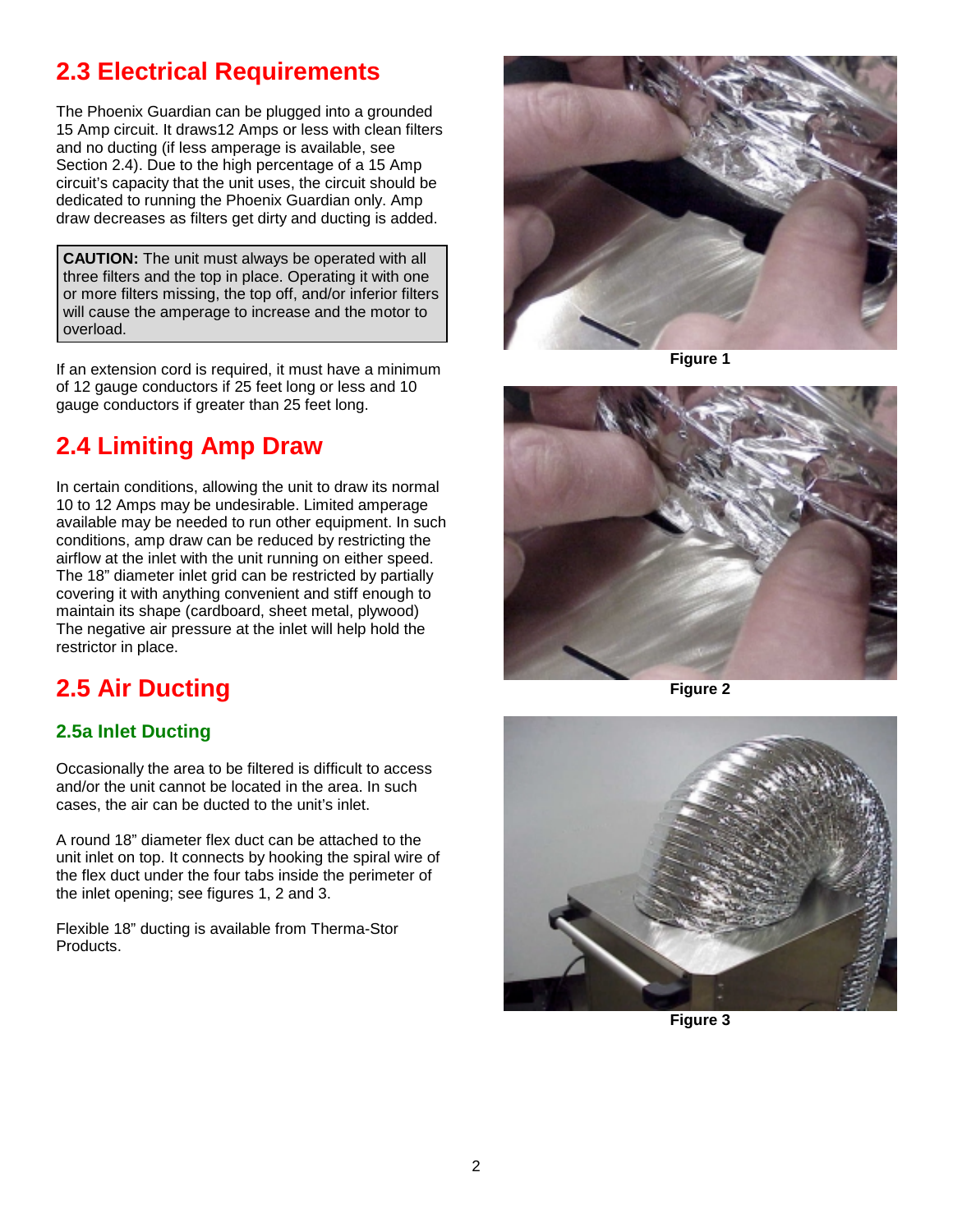An adapter is included that allows 12" flexible ducting to be connected to the inlet. It is stored on the unit's side. Flex duct is pushed through the adapter center with the adapter hooking tabs facing away from duct; (see figure 4).



**Figure 4**

The spiral wire passes from one side of the adapter to the other via the notch on the hole edge; (see figure 5).



**Figure 5**

The adapter and duct are positioned on the unit top with the four tabs placed into the slots. The adapter is then twisted counterclockwise to lock it in place; see figures 6 and 7.



**Figure 6**



**Figure 7**

#### **2.5b Outlet Ducting**

Three rectangular wire-form collars are supplied that will allow round lay-flat plastic ducts to be attached to the Phoenix Guardian outlet. The two small collars are made for 10" lay-flat duct; the large one is for 14". Lay-flat plastic ducting is available from Therma-Stor.

To attach ducting to a collar, remove the collar from the unit by loosening the two wing knobs above the collars and sliding the collar out. Put the plastic duct end through the collar center from the front. Fold the duct end outward so that it overlaps the outside of the collar by several inches.

The same adapter that allows 12" flexible ducting to be connected to the inlet can be used to connect 12" flexible duct to the outlet. It is stored on the unit's side. Flex duct is pushed through the adapter center with the adapter hooking tabs facing toward the duct, (see figure 8 and 5).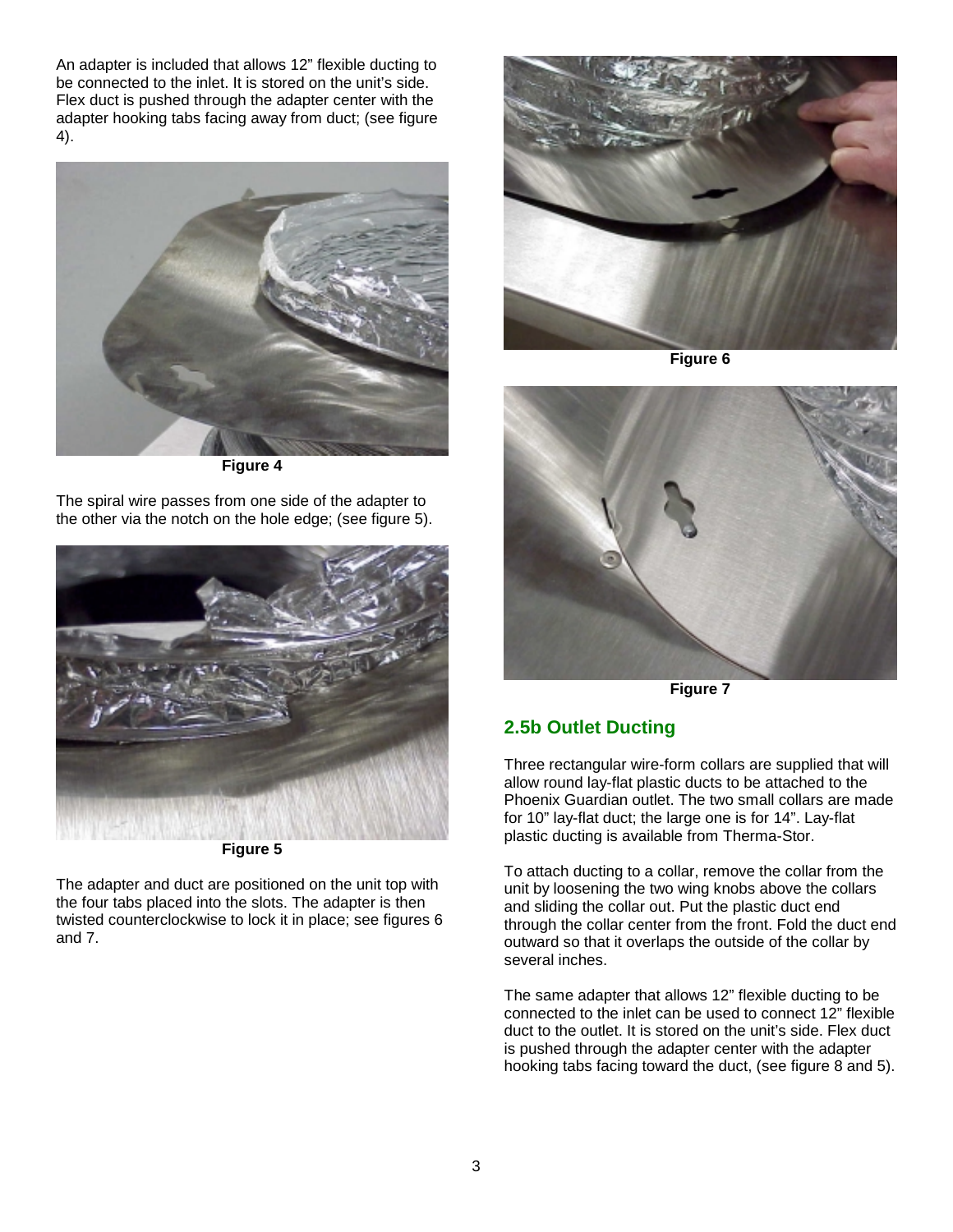

**Figure 8** The four thumb screws that hold the two outlet collar guides must be removed; set the guides aside and reinstall the thumb screws, (see figures 9 and 10).



**Figure 9**



**Figure 10**

The adapter and duct are positioned on the unit front so the four slots in the adapter fit over the thumb screws.

Rotate the adapter so the thumb screws are at the end of the slots and tighten the screws; see figure 11.



**Figure 11**

### **2.6 Negative Air Ducting**

The Phoenix Guardian can be used to filter and exhaust air from a space. By exhausting to outside the space, the space will be under a slight negative pressure. This will help prevent airborne particles from leaving the space, since the negative pressure will draw air in through openings in the space's exterior.

The quantity of air exhausted depends on how the unit is ducted and which speed is used. One or two ducts can be directed outside. If all the filtered air is ducted outside, this would result in up to 1300 CFM being exhausted on high speed and an equal amount of fresh air being drawn in.

**CAUTION:** Exhausting too much air from a space with open combustion devices (e.g. furnace, fireplace or water heater) can cause those devices to backdraft. This can contaminate the space with potentially fatal gases. In such cases, the Phoenix Guardian must be used in one of the following three ways: (A) as a filtering unit only. Exhausting no air from the space and thus causing no negative pressure or backdrafting. (B) Exhausting a very limited amount of air which does not cause backdrafting. In case B, the open combustion devices must be thoroughly checked to guarantee that they do not backdraft while the Phoenix Guardian is running. (C) direct one or more outlet ducts from the Guardian to the room with the open combustion device(s). This will positively pressurize the room, thus preventing backdrafting. As in case B, those combustion devices must be checked after the Guardian is running to guarantee that they are not backdrafting.

One duct can be directed outside, exhausting a portion of the filtered air. The rest of the filtered air can be recirculated inside the space with or without outlet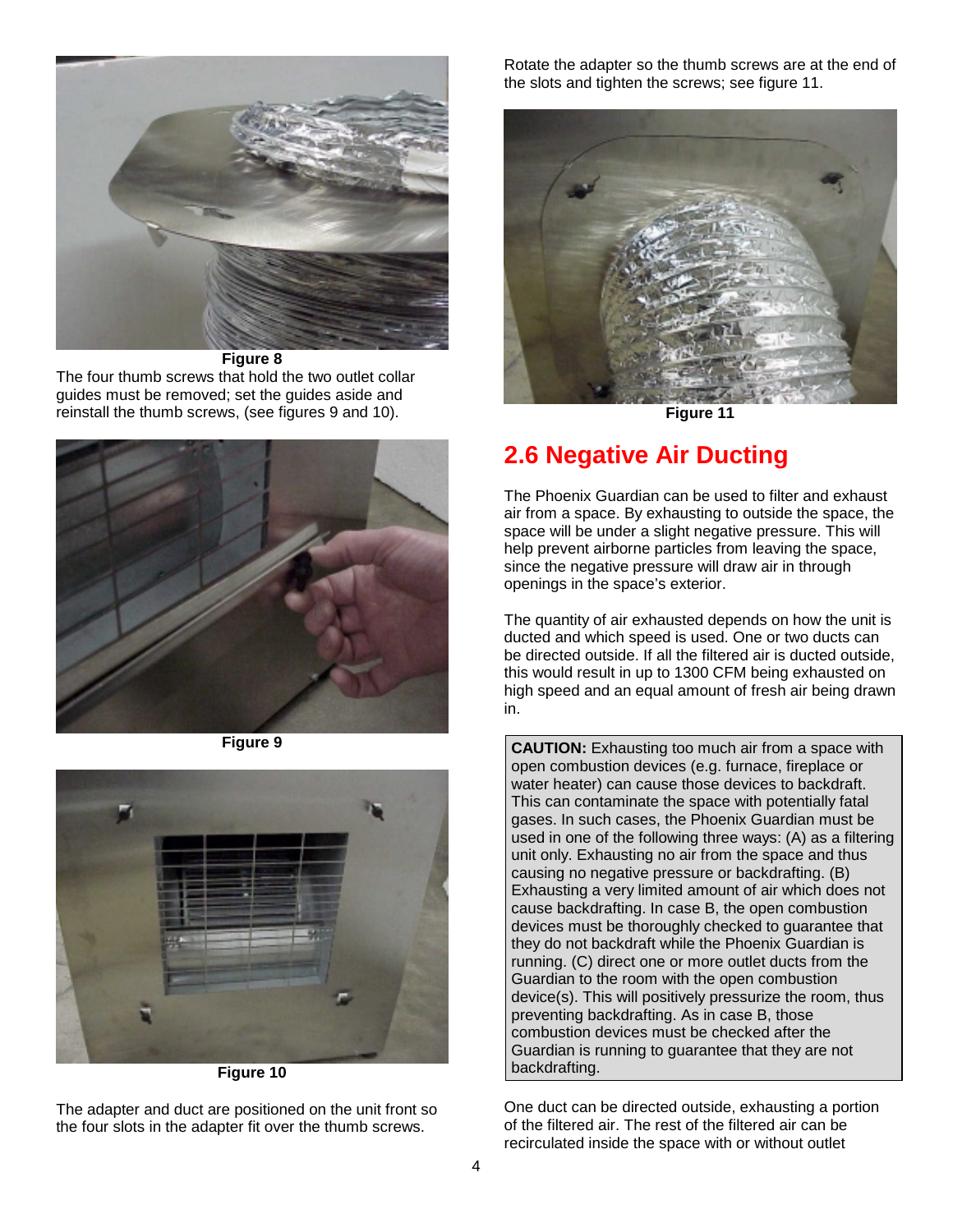ducting. Varying the collars' position in the guides at the outlet can control the quantity of air exhausted. To determine precisely the amount exhausted, an airflow meter is required.

#### **2.7 Power/Speed Switch**

The power/speed switch is located on the unit side. When turned on to high or low speed, it powers the blower and hour meter.

**OCCASSIONALLY THE BLOWER MAY NOT START ON LOW SPEED. IF THIS OCCURS, START THE UNIT ON HIGH SPEED, THEN SWITCH IT TO LOW SPEED.**

**CAUTION:** Do not remove the top to access the filters with the unit on. Removing the top and filters while running can: (A) damage the blower motor by causing it to overload, (B) expose potentially fatal high voltage electrical parts, (C) expose the dangerous rotating blower impeller.

### **2.8 Hour Meter**

A digital hour meter is located near the power switch on the unit side. It measures the cumulative time that the unit is turned on to tenths of an hour. It stores its total when the unit is unplugged. The previous total will be displayed when the unit is on or off. It resets to zero after 99,999.9 hours of operation.

# **3 Maintenance**

#### **3.1 Air Filters**

The standard Phoenix Guardian is equipped with three filters that progressively filter out smaller particles. An optional activated carbon/potassium permanganate filter can be used, giving a fourth stage of filter media (see section 3.1a). These filters must be checked regularly. Operating the unit with dirty filters will reduce the airflow and current draw, but will do no harm to the unit. The unit can be run indefinitely with dirty filters.

**CAUTION:** The unit must always be operated with all three filters and the top in place. Operating it with one or more filters missing, the top off, and/or inferior filters will cause amperage to increase and may cause the motor to overload. Permanent damage could result.

The three standard filters used are listed below (as installed in the unit from top to bottom):

A. Polyester media pad pre-filter. Actual size is 23-3/8" x 23-3/8" x 1" thick. The white side faces up. This filter should be replaced when the airflow is reduced, it is visibly dirty or when it is contaminated by a previous job.

- B. 25 to 30% efficient (per ASHRAE 52.1-1992) pleated fabric filter. Actual size is 23-3/8" x 23-3/8" x 1-3/4". This filter should be changed when airflow is reduced or it is contaminated by a previous job.
- C. 99.97% DOP efficient HEPA filter. Actual size is 23- 3/8""x 23-3/8" x 12-1/2. It contains at least 175 sq. ft. of media. This filter should be changed when airflow is reduced or it is contaminated by a previous job.

#### **3.1A Activated Carbon/ Potassium Permanganate Filters**

Two optional gas phase filters are available from Therma-Stor: a disposable and a refillable. Each uses a blend of activated carbon and potassium permanganate. This blend removes the vast majority of contaminants encountered in most filtering applications. The activated carbon removes the heavier volatile organics while the potassium permanganate removes lower molecular weight contaminants. This is well suited to the smoke odors present after fire damage.

The life of the media blend depends upon both the hours used and the contamination level. Another advantage of the blended media versus activated carbon only is that part of the blend changes color as it loads up with contaminants. It starts out black, then turns pink, then brown, and finally white. It is best changed when it passes the brown stage and begins to turn white. It has lost most of its effectiveness at that point. When these filters are installed, the pad filter does not need to be installed above them. This allows the operator to check the media color through the top grill of the unit without removing the top.

These filters are the same size as the pleated fabric filter. They are installed above that pleated fabric filter. The pleated fabric filter catches carbon dust that comes off these filters before it reaches the HEPA filter.

The refillable carbon filter is metal-framed and can be refilled with carbon blend media purchased in 5-gallon buckets. The amount of carbon blend media loaded into the filter can be adjusted to the particular amount gas/ odor removal required.

The disposable filter contains 7½ pounds of active media.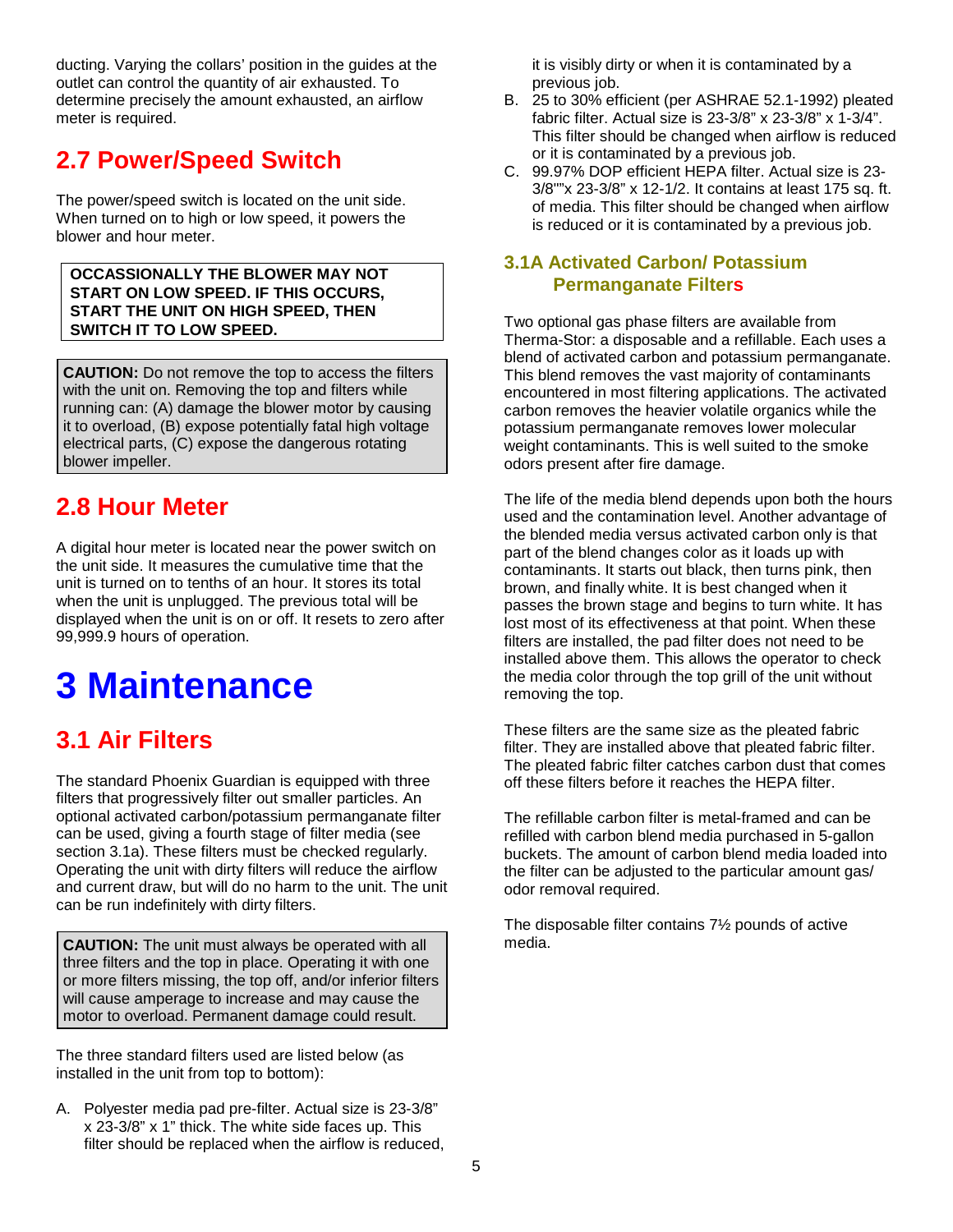### **3.2 Checking Airflow**

An inclined tube manometer is attached to the unit to determine if the filters need replacing. It measures negative static pressure between the blower inlet and the HEPA filter outlet.

To check airflow:

- Remove any inlet or outlet ducting, but leave the top and all filters in place. Make sure the unit is sitting level.
- Turn the unit on high speed for at least 15 minutes. Read the number values for the fluid levels in the upper and lower tubes. The fluid levels are slanted. Read the level at the center of both tubes.
- Subtract the lower tube number from the upper tube number. Match this difference to the chart on the manometer label to establish the percentage of clean air flow.

| Calculation |     |          |     |     |     |  |
|-------------|-----|----------|-----|-----|-----|--|
| 43          | 51  | 60<br>57 |     | 62  | 64  |  |
| 100%        | 90% | 80%      | 70% | 60% | 50% |  |
| Percentage  |     |          |     |     |     |  |

#### **SAMPLE CALCULATION**



Airflow on high speed with all filters clean and no ducting is about 1400 CFM. The unit can be run with very dirty filters and virtually no flow without harming the unit. The operator's decision to change filters should be based on filter cost versus the unit's filtering effectiveness. If airflow is 700 CFM versus 1400 CFM, the unit will filter particles from a space at half the rate. The operator must judge if that is acceptable.

If the operator determines the filters should be changed due to low airflow, it is most economical to change them in the following order:

- Change the pad pre-filter (top) first. This is the least expensive filter. Recheck the airflow. If the airflow is acceptable, no other filters need to be changed.
- Change the pleated fabric filter (middle) second. It is the second least expensive filter. Recheck the airflow. If acceptable, the HEPA filter does not need changing.

If the airflow is still too low, the HEPA filter must be changed.

# **4 Service**

**CAUTION:** Servicing the Phoenix Guardian with its high voltage circuitry presents a health hazard that could result in death, serious bodily injury, and/or property damage. Only qualified service people should service this unit.

## **4.1 Warranty**

A warranty certificate has been enclosed with this unit. Read it before any repair is initiated. If a warranty repair is required, call the factory first at 1-800-533-7533 for warranty claim authorization and technical assistance.

### **4.2 Blower Motor Replacement**

**OCCASSIONALLY THE BLOWER MAY NOT START ON LOW SPEED. IF THIS OCCURS, START THE UNIT ON HIGH SPEED, THEN SWITCH IT TO LOW SPEED.**

The centrifugal blower has a PSC motor and internal thermal overload protection. Follow the steps below to change the motor:

- 1. Unplug the power cord.
- 2. Remove the top and all air filters.
- 3. Remove the wire nut that connects the blower's white lead to the wire harness. Disconnect the motor's green ground wire from the unit. Remove the black and red wires from the switch.
- 4. Remove the four nuts that fasten the blower mounting flanges to the base of the unit.
- 5. Lift the blower out of the unit.
- 6. Loosen the set screw that holds the impeller hub to the motor shaft.
- 7. Lay the blower on its side, motor up.
- 8. Remove the 3 screws that fasten the motor support brackets to the blower housing.
- 9. Lift out the motor with support brackets.
- 10. Remove the two screws (one at each motor end) that hold the support brackets to the motor end mounting rings.
- 11. Remove the six screws that hold the support bracket halves together. Note which holes and slots they were located in.
- 12. Reassembling with the new motor is the above procedure reversed.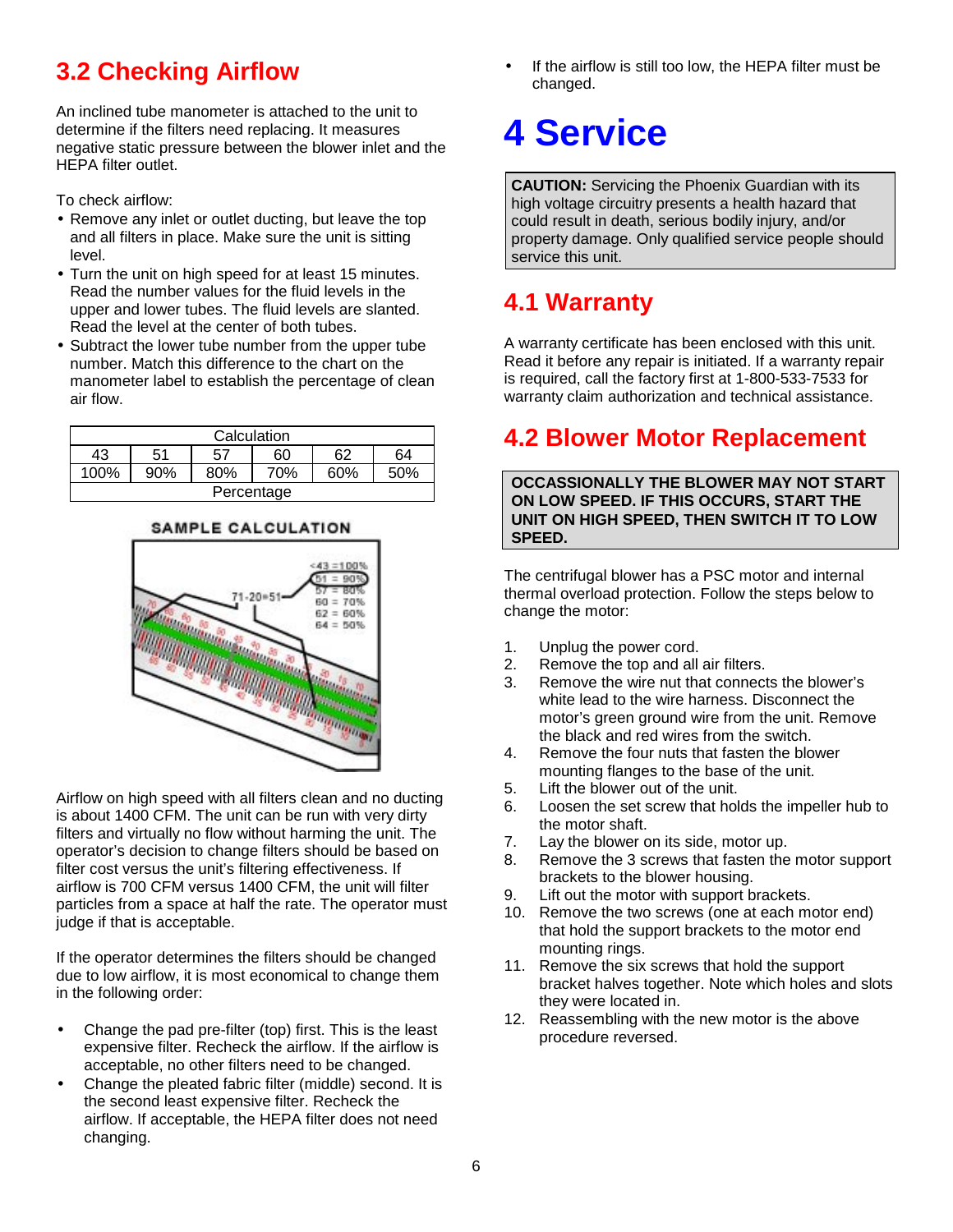

**Figure 13: Electrical Schematic**